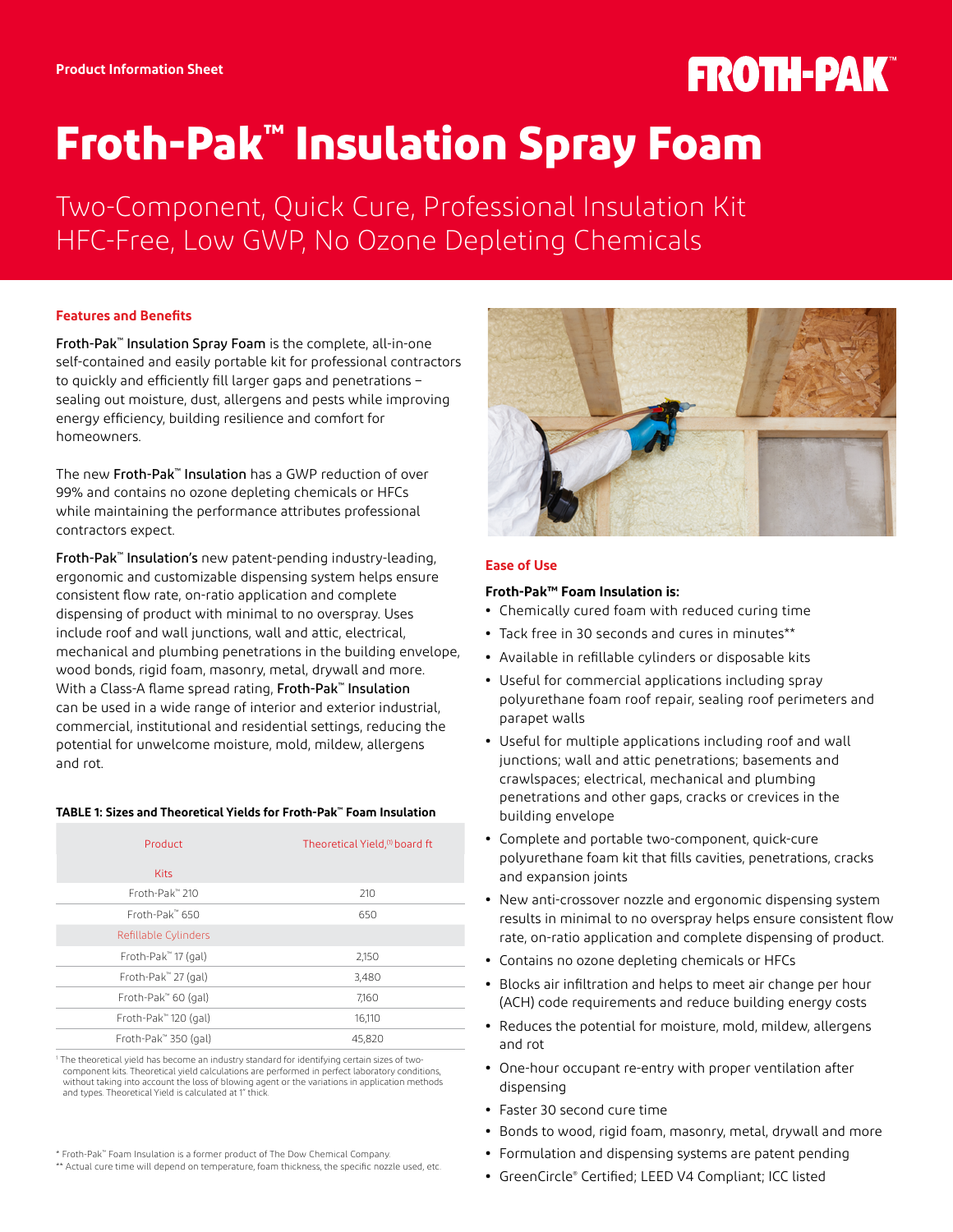### **Available Sizes**

Froth-Pak™ Insulation is typically sold as a complete 43 lb. (Froth-Pak™ 210) or 125 lb. (Froth-Pak™ 650) portable kit that includes pressurized "A" and "B" cylinders, Insta-Flo™ dispensing gun/hose assembly and accessories.

Froth-Pak™ Insulation is also available in refillable, returnable cylinders for applications requiring a large amount of foam. See Table 1 for yield and size information.

### **Properties**

Review all instructions and Safety Data Sheet (SDS) before use. Please contact DuPont at 1-866-583-2583 when additional guidance is required for writing specifications that include this product.

#### **TABLE 2: Typical\* Physical Properties of Froth-Pak™ Foam Insulation**

| <b>Property and Test Method</b>                                                                                                                                            | Value                                                                                   |
|----------------------------------------------------------------------------------------------------------------------------------------------------------------------------|-----------------------------------------------------------------------------------------|
| Nominal Density, ASTM D1622, lb/ft <sup>3</sup>                                                                                                                            | 1.75                                                                                    |
| Thermal Resistance <sup>(1)</sup> per inch, ASTM C518, ft <sup>2</sup> -h-°F/Btu, R-value, min.<br>Initial<br>Aged 180 days at 75°F - 1.0"<br>Aged 180 days at 75°F - 2.0" | 6.7<br>6.2 (when sprayed as 1" thickness)<br>12.2 (6.7/in when sprayed as 2" thickness) |
| Air Leakage,<br>ASTM E283 0.012 L/sec-m <sup>2</sup> @ 75Pa<br>ASTM E2178 0.0088 L/sec-m <sup>2</sup> @ 75Pa                                                               | 0<br>$\circ$                                                                            |
| Water Vapor Permeance, ASTM E96 -40 - 0.3<br>perm @ 1" thick<br>perm @ 2" thick                                                                                            | 5.4<br>3.1                                                                              |
| Dimensional Stability, ASTM D2126, % volume change<br>100°F/97% RH @ 2wk<br>158°F/97% RH @ 2wk<br>-40°F/amb RH @ 2wk<br>158°F/amb RH @ 2wk                                 | 1.5<br>14<br>2.8<br>2.1                                                                 |

<sup>1</sup> R means resistance to heat flow. The higher the R-value, the greater the insulating power.

\* These properties are typical but do not constitute specifications.

## **Testing**

#### **Applicable Standards – ASTM International**

- **•** C203 Standard Test Methods for Breaking Load and Flexural Properties of Block-Type Thermal Insulation
- **•** C273 Standard Test Method for Shear Properties of Sandwich Core Materials
- **•** C518 Standard Test Method for Steady-State Thermal Transmission Properties by Means of the Heat Flow Meter Apparatus
- **•** D1621 Standard Test Method for Compressive Properties of Rigid Cellular Plastics
- **•** D1622 Standard Test Method for Apparent Density of Rigid Cellular Plastics
- **•** D1623 Standard Test Method for Tensile and Tensile Adhesion Properties of Rigid Cellular Plastics
- **•** D2842 Standard Test Method for Water Absorption of Rigid Cellular Plastics
- **•** E96 Standard Test Methods for Water Vapor Transmission of Materials
- **•** E283 Standard Test Method for Determining Rate of Air Leakage Through Exterior Windows, Curtain Walls and Doors Under Specified Pressure Differences Across the Specimen
- **•** E2178 Standard Test Method for Air Permeance of Building Materials

### **Codes**

Froth-Pak™ Insulation complies with the following codes:

- **•** ICC ESR-3228
- **•** Underwriters Laboratories, Inc. (UL) Classified, see Classification Certificate R7813
- **•** National Fire Protection Association per NFPA 286 testing, can be left exposed in non-fire-resistant-rated roof/wall junctures, maximum 6" high and 2" deep (unlimited width)

Contact your DuPont sales representative or local authorities for state and local building code requirements and related acceptances.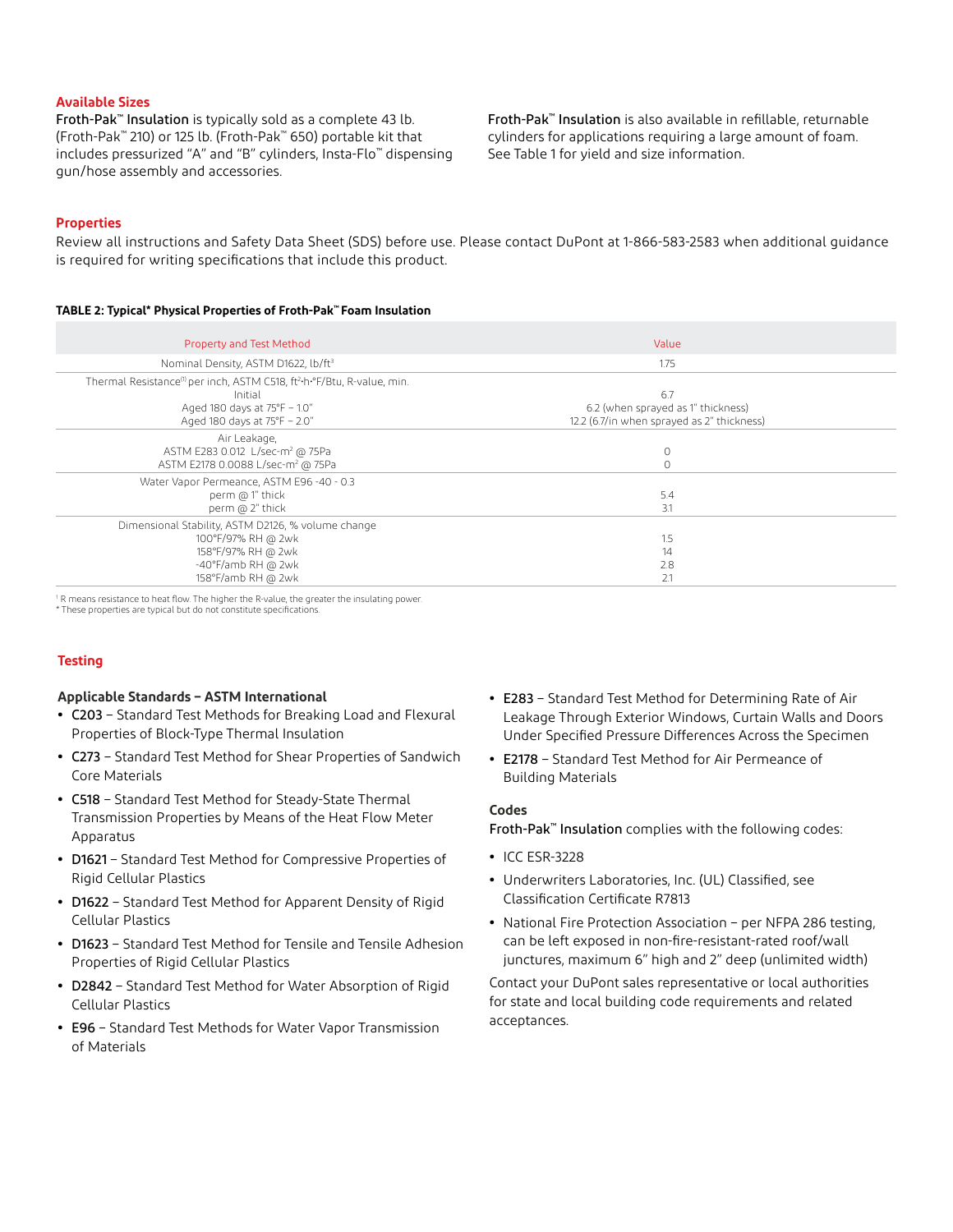## **Installation**

## **Use Conditions**

- **•** Complete operating instructions are provided with every Froth-Pak™ Foam Insulation purchase. Read all information and cautions before application.
- **•** Check with local codes prior to use. If used in an exterior setting, a coating must be applied for ultraviolet (UV) protection.

### **Application**

- **•** Froth-Pak™ Foam may be used as an air barrier material for wall/floor and roof/wall intersections in the exterior building envelope when installed at a maximum thickness of 2 inches by a width of 6 inches (the length is unlimited). Please see ICC ESR-3228 for a full list of approved applications.
- **•** Avoid overfilling restricted spaces. The reaction of these chemicals causes expansion and may exert enough force to cause an uncontrolled stream of foam, spraying the work area and possibly the operator.
- **•** Re-entry allowed after only one hour post-application with proper ventilation after dispensing.

#### **Removal**

Cured foam is difficult to remove. Cured foam must be mechanically removed or allowed to wear off in time.

#### **Equipment**

Dispensing gun/hose assembly and accessories included in kit.

\* See full ventilation guidelines at [building.dupont.com.](http://building.dupont.com)

#### **Safe Handling**

**WARNING: For Professional Use Only –** The Froth-Pak™ cylinders contain isocyanate, blowing agent and polyols under pressure. Read and follow the product manual and the Safety Data Sheets (SDSs) (formerly MSDSs or Material Safety Data Sheets) carefully before use. The safety precautions and personal protective equipment indicated below are designed to protect the user and allow for the safe use and handling of the spray system. Follow all applicable federal, state, local and employer regulations.

#### **Precautionary Statements**

- **•** Froth-Pak™ Foam will adhere to most surfaces and skin. Avoid ALL skin contact. Wear gloves and protective clothing. Cured foam is difficult to remove. Cured foam must be mechanically removed or allowed to wear off in time.
- **•** WARNING: CURED FOAM IS COMBUSTIBLE AND WILL BURN IF EXPOSED TO OPEN FLAME OR SPARKS FROM HIGH ENERGY SOURCES. These products should not be sprayed where the foam may come into contact with hot surfaces, such as heaters, furnaces, fireplaces, or recessed lighting fixtures. The foam should NOT be exposed to temperatures over 240°F (116°C).
- **•** Avoid overfilling restricted spaces. The reaction of these chemicals causes expansion and may exert enough force to cause an uncontrolled stream of foam, spraying the work area and possibly the operator.
- **•** Froth-Pak™ contains isocyanate, blowing agent and polyol. Read all instructions and (M)SDS carefully before use. Wear protective clothing and cover all skin (including long sleeves), gloves, goggles or safety glasses, and proper respiratory protection.
- **•** Froth-Pak™ Foam will adhere to most surfaces and skin. Avoid ALL skin contact. Wear gloves and protective clothing.
- **•** Do not breathe vapor or mist. Use only with adequate ventilation.
- **•** Isocyanate is irritating to the eyes, skin and respiratory system, and may cause sensitization by inhalation or skin contact.
- **•** Contents are under pressure.

## **Personal Protective Equipment (PPE)**

Personal protective equipment (PPE) used during the handling of Froth-Pak™ foam products must at a minimum include:

- **•** Protective clothing or impermeable coveralls, such as a Tyvek® coverall suit, including long sleeves (no skin should be exposed)
- **•** Chemical-resistant gloves that are coated with nitrile, butyl rubber, neoprene or PVC Goggles or safety glasses, unless using a full-face respirator
- **•** Proper respiratory protection, see section 2.2 of the manual.

PPE should be worn by:

- **•** Applicator
- **•** Anyone assisting applicator
- **•** Other workers in the room within 25 ft of the applicator
- **•** Anyone entering the spray area less than one hour post spraying with proper ventilation

If PPE is contaminated during application, properly discard and replace immediately. Do not consume or store food or tobacco in the work area. Make sure to wash your hands and face before eating or smoking after application.Protective clothing including long sleeves, gloves, and goggles.

DO NOT breathe vapors or spray. Workers must be respirator fit tested per federal (U.S. OSHA, Canada CCOHS) requirements. Employers must have a documented respiratory and PPE plan per federal requirements including considerations for frequency of fit testing and health exams. Depending on the area of spray,